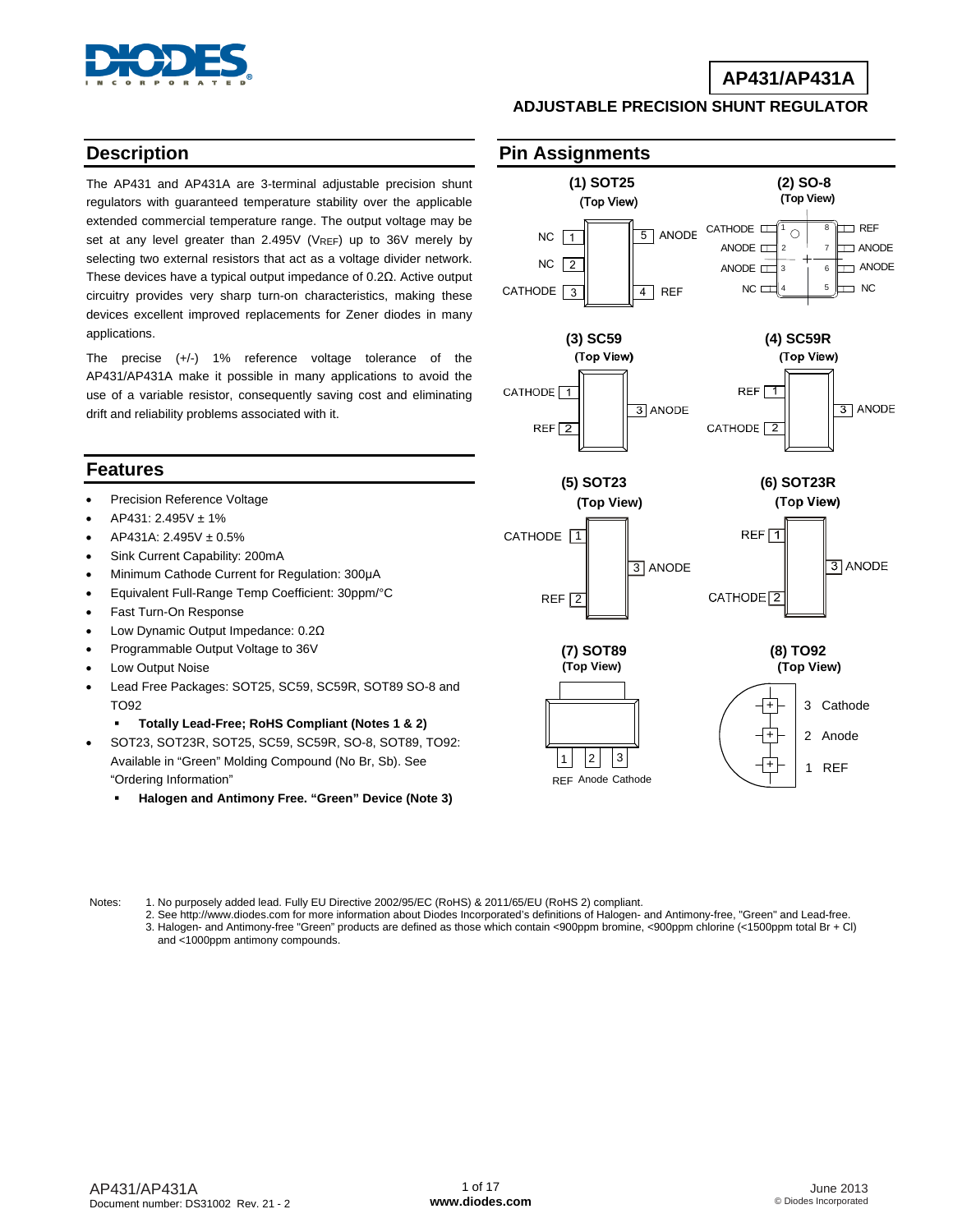

## **Typical Applications Circuit**



 $V_{\text{OUT}} = (1 + R1/R2) V_{\text{REF}}$ 

Precision Regulator

## **Symbol**



# **Functional Block Diagram**

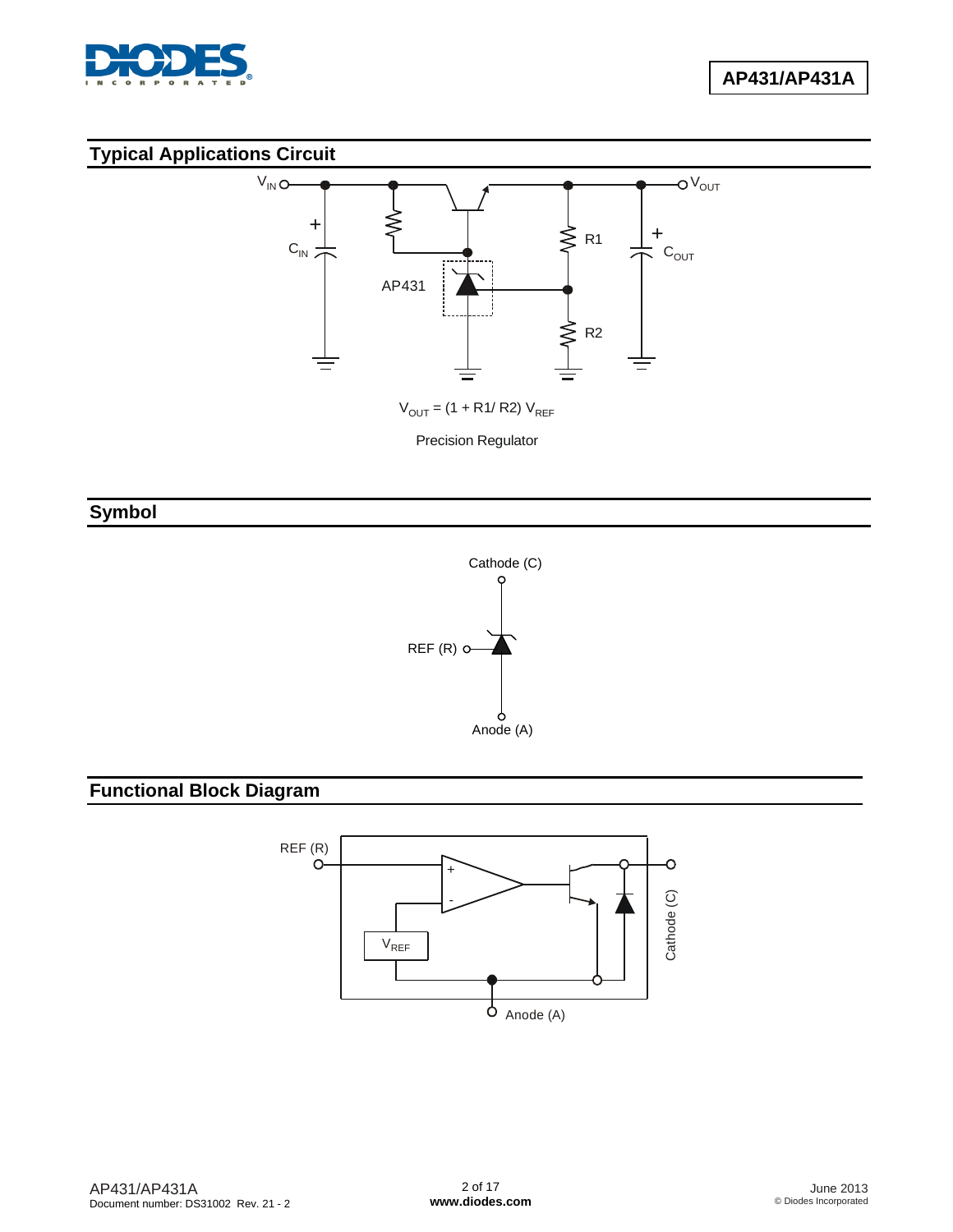

#### **Absolute Maximum Ratings** (@TA = +25°C, unless otherwise specified.)

| <b>Parameter</b>                  |                   | Rating          | Unit |
|-----------------------------------|-------------------|-----------------|------|
| Cathode Voltage                   |                   | $+36$           | V    |
| <b>Continuous Cathode Current</b> |                   | $-10$ to $+250$ | mA   |
| Reference Input Current           |                   | 10              | mA   |
| <b>Operating Temperature</b>      |                   | $-20$ to $+85$  | °C   |
| Storage Temperature               |                   | $-65$ to $+150$ | °C   |
|                                   | SOT23(R)          | 400             | mW   |
|                                   | SOT <sub>25</sub> | 550             | mW   |
|                                   | SC59(R)           | 400             | mW   |
| Power Dissipation (Notes 4, 5)    | $SO-8$            | 600             | mW   |
|                                   | SOT89             | 800             | mW   |
|                                   | TO <sub>92</sub>  | 780             | mW   |

Notes:  $4. T_J$ , max = +150°C.

5. Ratings apply to ambient temperature at +25°C.

#### **Symbol Parameter Conditions Min Typ Max Units**   $V_{REF}$  Reference voltage  $V_{KAF}$ ,  $V_{KAF}$ ,  $V_{KAF}$  $I_{\text{KA}}$  = 10mA (Figure 1)  $AP431A$ AP431 2.470  $\begin{array}{|c|c|c|c|}\n 2.470 & 2.495 & 2.520 \\
2.482 & 2.507 & & \n\end{array}$  $2.507$  V V<sub>DEV</sub> Deviation of reference input voltage over temperature (Note 5)  $V<sub>KA</sub> = V<sub>REF</sub>, I<sub>KA</sub> = 10mA$  $T_A$  = Full Range (Figure 1) — 8.0 20.0 mV ΔVREF ΔV<sub>KA</sub> Ratio of the change in reference voltage to Ratio of the change in reference voltage  $\log_{10}(k_A = 10 \text{ mA})$  (Figure 2)  $V_{\text{KA}} = V_{\text{REF}}$  to 10V  $| - | -1.4 | -2.0 | mV/V$  $V_{\text{KA}} = 10V$  to 36V  $\vert - \vert -1 \vert -1 \vert -2 \vert$  mV/V IREF Refernce input current R1 = 10KΩ, R2 = ∞ I<sub>KA</sub> = 10mA (Figure 2)  $-$  1.4 3.5 µA  $\alpha$ <sub>REF</sub> Deviation of reference input current over temperature  $R1 = 10KΩ$ ,  $R2 = ∞ I<sub>KA</sub> = 10mA$  $T_A$  = Full range (Figure 2)  $T_A$  =  $T_A$  =  $T_A$  =  $T_A$  =  $T_A$  =  $T_A$  +  $T_A$  =  $T_A$  +  $T_A$  +  $T_A$  +  $T_A$  +  $T_A$  +  $T_A$  +  $T_A$  +  $T_A$  +  $T_A$  +  $T_A$  +  $T_A$  +  $T_A$  +  $T_A$  +  $T_A$  +  $T_A$  +  $T_A$  +  $T_A$  +  $T_A$  +  $T_A$  +  $T_A$  +  $T_A$  $I_{\text{KA(MIN)}}$  Minimum cathode current for regulation  $V_{\text{KA}} = V_{\text{REF}}$  (Figure 1)  $\vert$   $\vert$   $\vert$   $\vert$   $\vert$  0.19  $\vert$  0.50  $\vert$  mA  $I_{\text{KA(OFF)}}$  Off-state current  $V_{\text{KA}} = 36V$ ,  $V_{\text{REF}} = 0V$  (Figure 3)  $-$  0.1 1.0 µA  $|Z_{KA}|$  Dynamic output impedance (Note 7)  $V_{KA} = V_{REF} V_{KA} = V_{REF}$  $\Delta I_{\text{KA}} = 0.1 \text{mA}$  to 15mA Frequency ≤ 1KHz (Figure 1)  $-$  0.2 0.5  $\Omega$

### Electrical Characteristics  $(@T_A = +25°C, V_{DD} = 3V;$  unless otherwise specified.)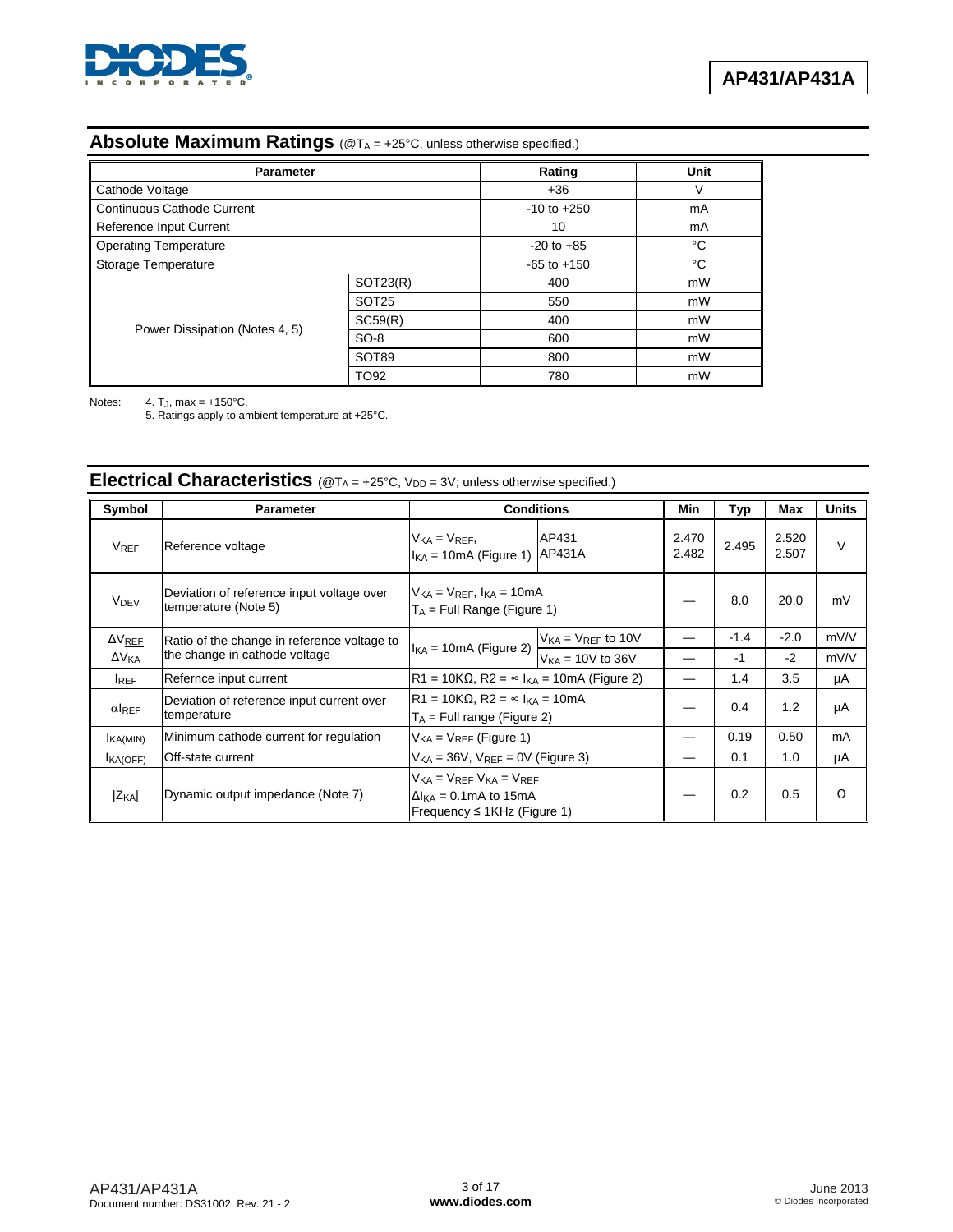

#### **Electrical Characteristics** (cont.) (@T<sub>A</sub> = +25°C, V<sub>DD</sub> = 3V; unless otherwise specified.)



Note: 6. Deviation of reference input voltage, V<sub>DEV</sub>, is defined as the maximum variation of the reference over the full temperature range. The average temperature coefficient of the reference input voltage  $\alpha V_{REF}$  is defined as:

12 6 REF DEV REF TT 10) C)(25V <sup>V</sup> ( <sup>α</sup><sup>V</sup> ……………………..………..…………….. ( ) C ppm

Where:

 $T2 - T1 = full temperature change.$ 

 $\alpha V_{REF}$  can be positive or negative depending on whether the slope is positive or negative.

Note:  $7.$  The dynamic output impedance,  $R_Z$ , is defined as:

$$
\left|Z_{\mathsf{KA}}\right| = \frac{\Delta V_{\mathsf{KA}}}{\Delta I_{\mathsf{KA}}}
$$

When the device is programmed with two external resistors R1 and R2 (see Figure 2.), the dynamic output impedance of the overall circuit, is defined as:

$$
\left| Z_{KA} \right| = \frac{\Delta v}{\Delta i} \approx \left| Z_{KA} \right| \quad (1 + \frac{R1}{R2})
$$

### **Test Conditions**



Figure. 1 Test Circuit for  $V_{KA} = V_{REF}$ 





Note: V<sub>KA</sub> = V<sub>REF</sub> (1 + R1/R2) + I<sub>REF</sub> xR1

Figure. 2 Test Circuit for  $\mathsf{V}_{\mathsf{KA}}$  >  $\mathsf{V}_{\mathsf{REF}}$ 

Figure. 3 Test Circuit for Off-State Current

4 of 17 **[www.diodes.com](http://www.diodes.com)**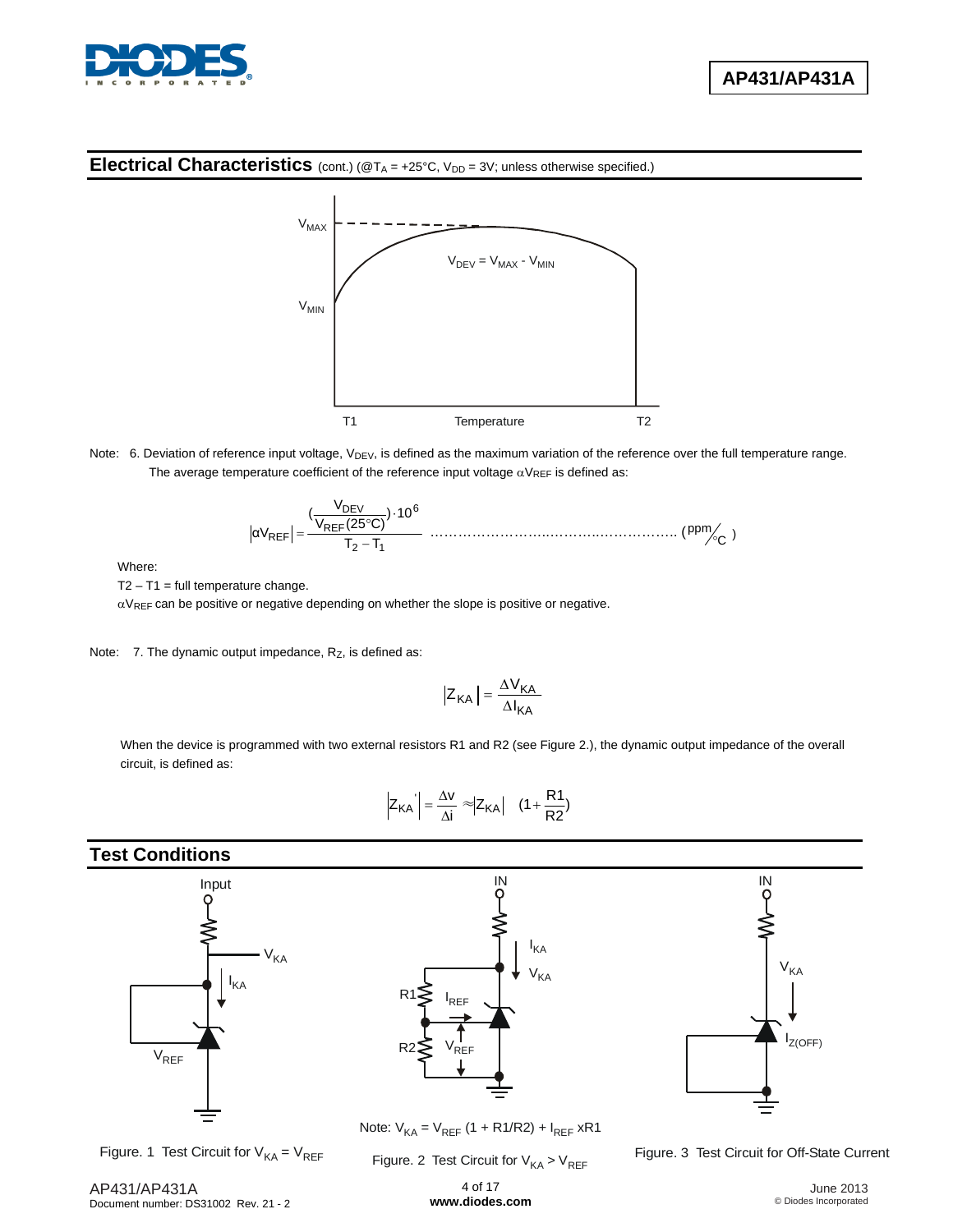

### **Typical Performace Characteristics**



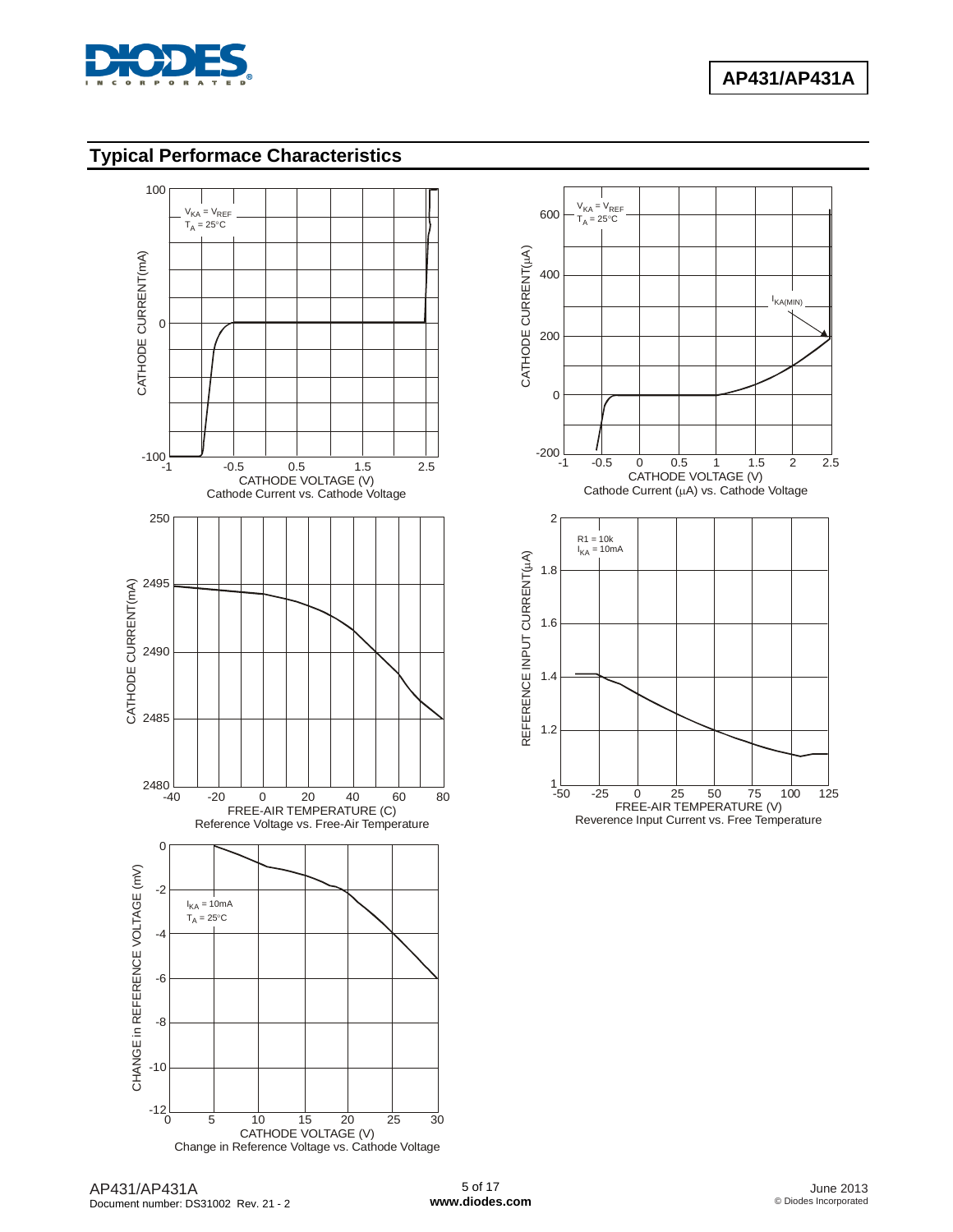

# **Typical Performance Characteristics** (cont.)



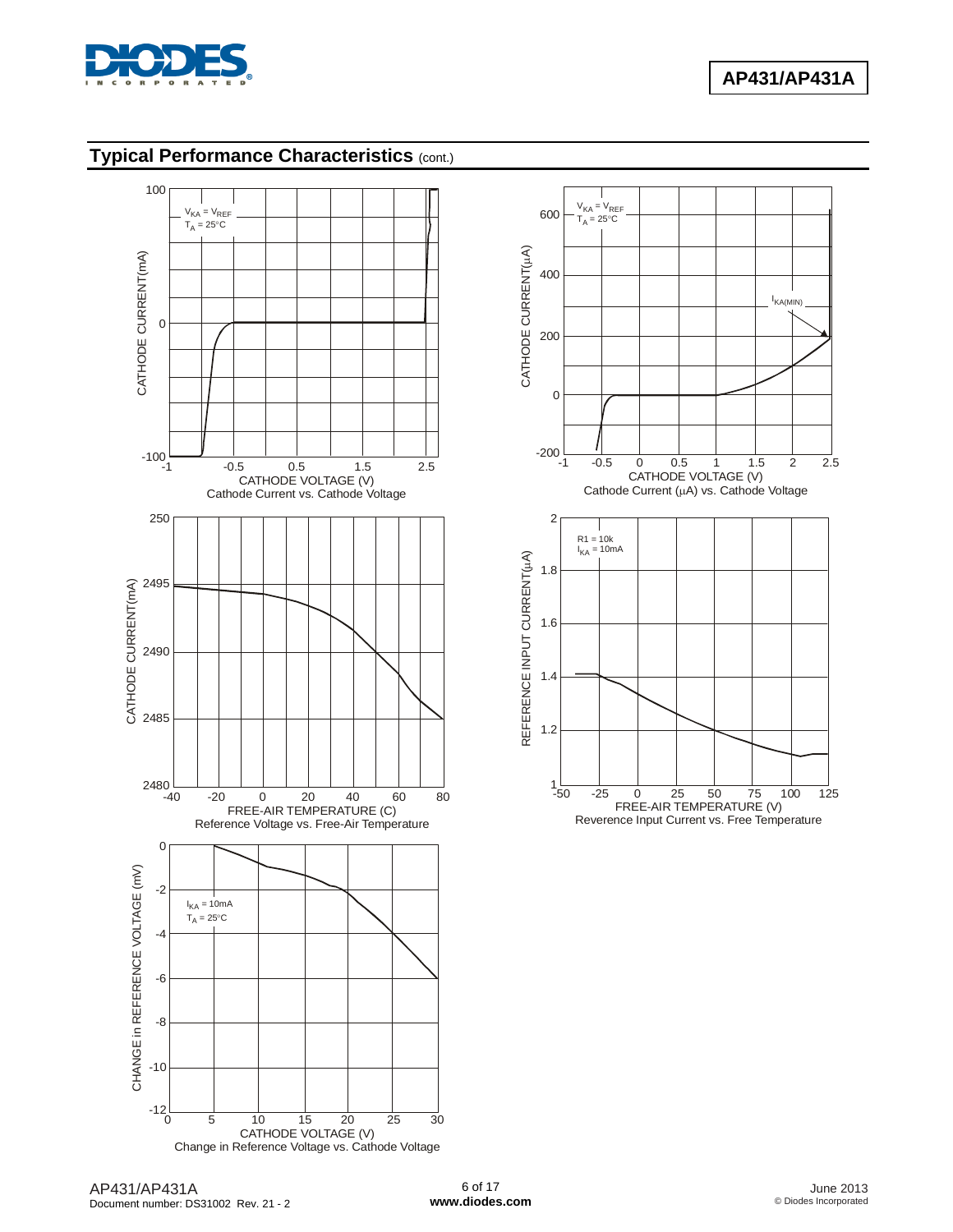

### **Typical Performance Characteristics** (cont.)





Test Circuit for Voltage Amplification



Test Circuit for Reference Impedance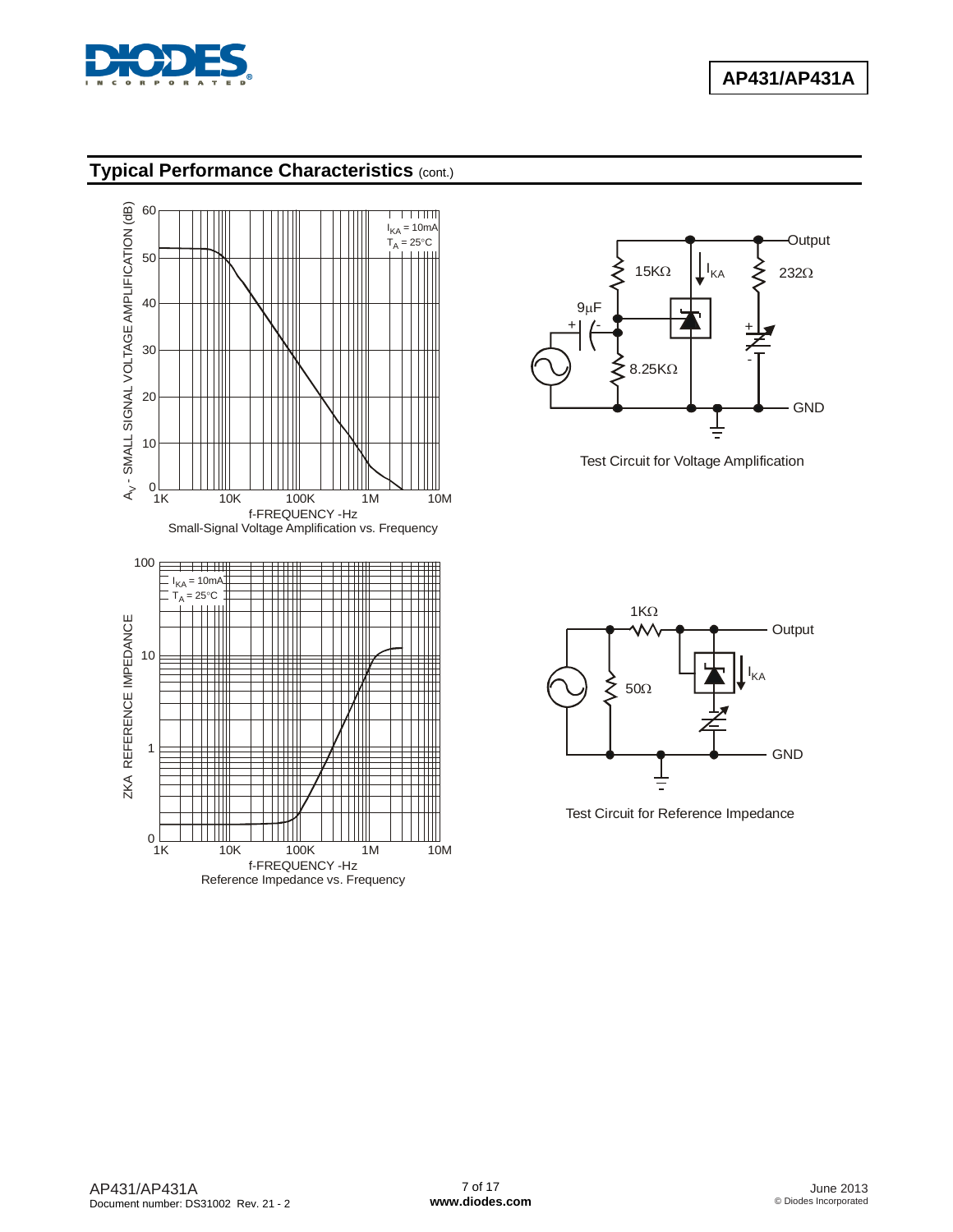

### **Typical Performance Characteristics** (cont.)



<sup>†</sup>The areas under the curves represent conditions that may cause the device to oscilate. For curves B, C, and D, R2 and V+ were adjusted to establish the initial  $V_{KA}$  and  $I_{KA}$  conditions with  $C_L = 0$ .  $V_{BATT}$  and  $C_L$  were then adjusted to determine the ranges of stability.



Test Circuit for Pulse Response





Test Circuit for Curve B, C, and D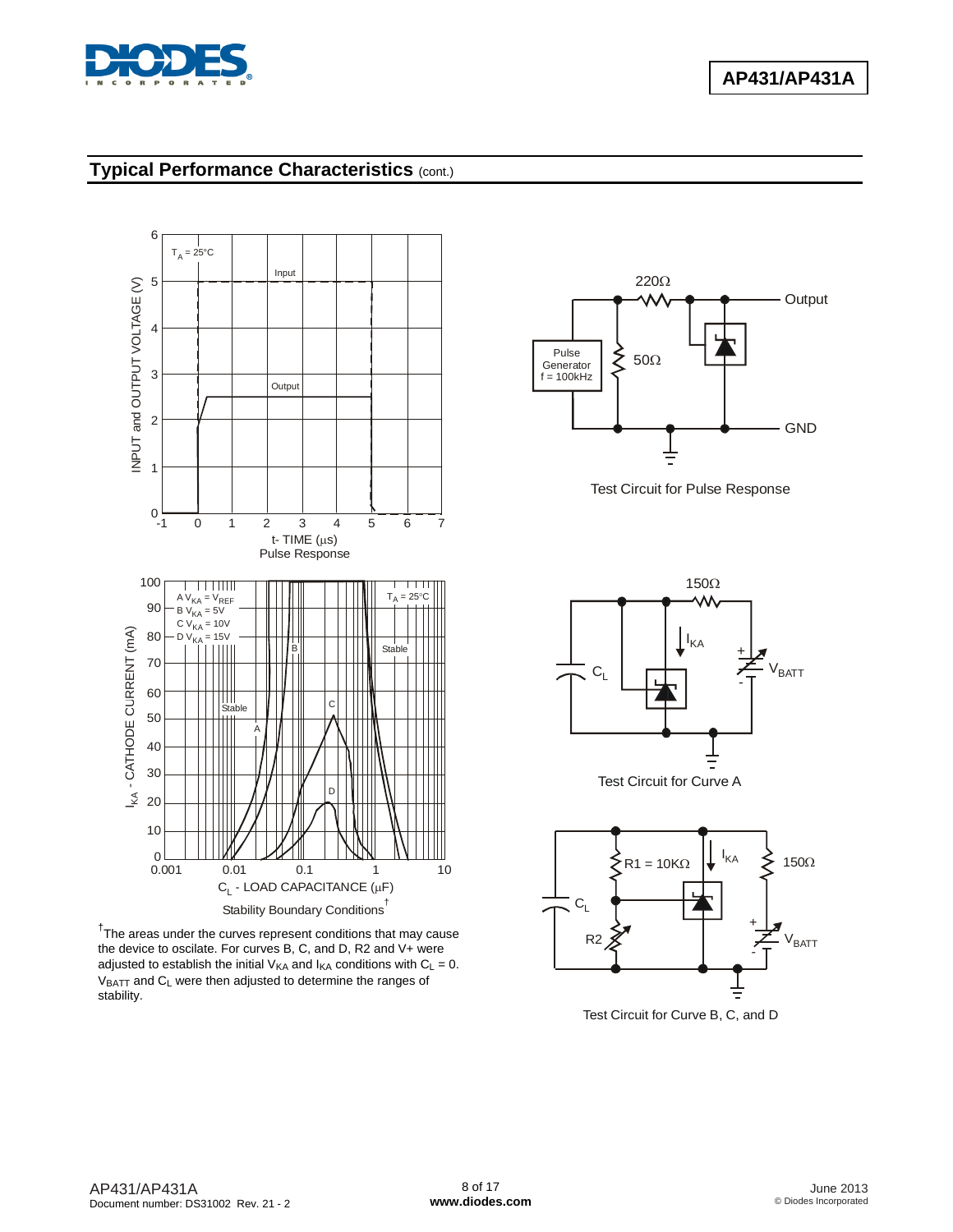

### **Application Examples**





Fig. 4 Voltage Monitor



 $I_{\text{OUT}} = V_{\text{REF}} / R_{\text{S}}$ 

Fig. 7 Constant-Current Sink





Fig 5. Delay Timer



 $I_{OUT} = V_{REF} / R_{CL}$ 

Fig 6. Current Limiter or Current Source







 $V_{OUT} = (1 + R1/R2) \times V_{REF}$ 

Fig. 8 Higher-Current Shunt Regulator

Limit  $\approx$  (1 + R1/R2) x  $V_{REF}$ 

Fig. 9 Crow Bar



Low Limit  $\approx$  V<sub>RFF</sub> (1 + R1B/R2B) + V High  $\approx$  V<sub>REF</sub> (1 + R1B/R2B) + V<sub>BE</sub> Limit  $\approx$  V<sub>REF</sub> (1 + R1A/R2A)



Note: 12. Online application note, "Design Consideration with AP431 when used as a Comparator" URL: [http://www.diodes.com/\\_files/products\\_appnote\\_pdfs/AN78.pdf](http://www.diodes.com/_files/products_appnote_pdfs/AN78.pdf)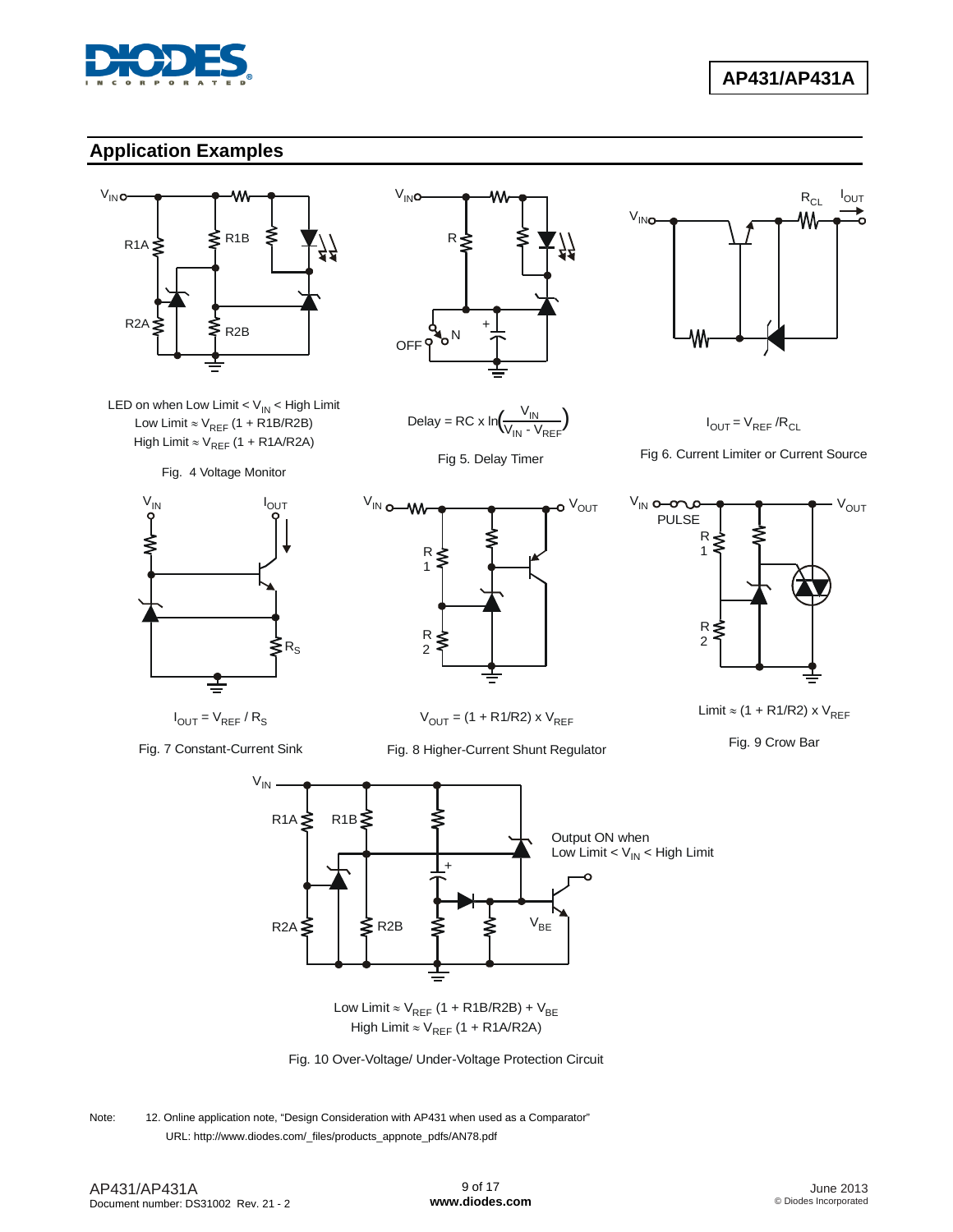

### **Ordering Information**



|                                 | <b>Part Number</b> |              | 7"/13 Tape and Reel |                  | <b>Ammo Box</b>                        |           |                                     |
|---------------------------------|--------------------|--------------|---------------------|------------------|----------------------------------------|-----------|-------------------------------------|
|                                 | (Note 10)          | Package Code | Packaging           | Quantity         | <b>Part Number Suffix</b><br>(Note 11) | Quantity  | <b>Part Number</b><br><b>Suffix</b> |
| $\circledR$                     | AP431(A)SAG-7      | <b>SA</b>    | SOT <sub>23</sub>   | 3000/Tape & Reel | -7                                     | <b>NA</b> | <b>NA</b>                           |
| $\circledR$                     | AP431(A)SRG-7      | SR.          | SOT23R              | 3000/Tape & Reel | $-7$                                   | <b>NA</b> | <b>NA</b>                           |
| $\bigoplus_{\text{lead-free}}$  | AP431(A)QL-7       | Q            | SOT <sub>25</sub>   | 3000/Tape & Reel | $-7$                                   | <b>NA</b> | NA                                  |
| $\bigcirc$                      | AP431(A)QG-7       | Q            | SOT <sub>25</sub>   | 3000/Tape & Reel | $-7$                                   | <b>NA</b> | <b>NA</b>                           |
| $\binom{p_0}{\text{load-free}}$ | AP431AWL-7         | W            | <b>SC59</b>         | 3000/Tape & Reel | $-7$                                   | <b>NA</b> | <b>NA</b>                           |
| $\bigcirc$                      | AP431(A)WG-7       | W            | SC <sub>59</sub>    | 3000/Tape & Reel | $-7$                                   | <b>NA</b> | <b>NA</b>                           |
| $\circledR$                     | AP431(A)RL-7       | R            | SC59R               | 3000/Tape & Reel | $-7$                                   | <b>NA</b> | NA                                  |
|                                 | AP431(A)RG-7       | R            | SC59R               | 3000/Tape & Reel | $-7$                                   | <b>NA</b> | <b>NA</b>                           |
| $\circledR$                     | AP431(A)G-13       |              | $SO-8$              | 2500/Tape & Reel | $-13$                                  | <b>NA</b> | <b>NA</b>                           |
|                                 | AP431(A)YL-13      | Υ            | SOT89               | 2500/Tape & Reel | $-13$                                  | <b>NA</b> | <b>NA</b>                           |
| $\circledast$                   | AP431(A)YG-13      | $\checkmark$ | SOT89               | 2500/Tape & Reel | $-13$                                  | NA.       | NA                                  |
|                                 | AP431(A)YG-13R     | Υ            | SOT89               | 4000/Tape & Reel | $-13R$                                 | <b>NA</b> | <b>NA</b>                           |
| $\circledast$                   | AP431(A)VL-A       | $\vee$       | TO92                | <b>NA</b>        | NA.                                    | 2000/Box  | <b>NA</b>                           |
|                                 | AP431(A)VG-A       | $\vee$       | TO92                | <b>NA</b>        | <b>NA</b>                              | 2000/Box  | <b>NA</b>                           |

Notes: 8. SO-8, SOT23 and SOT23R are available in "Green" products only.

9. Ammo Box is for TO92 Spread Lead.

10. Suffix "A" denotes AP431A device.

 11. Details of tape and reel options can be seen in document AP2007, which can be found on our website at <http://www.diodes.com/datasheets/ap02007.pdf>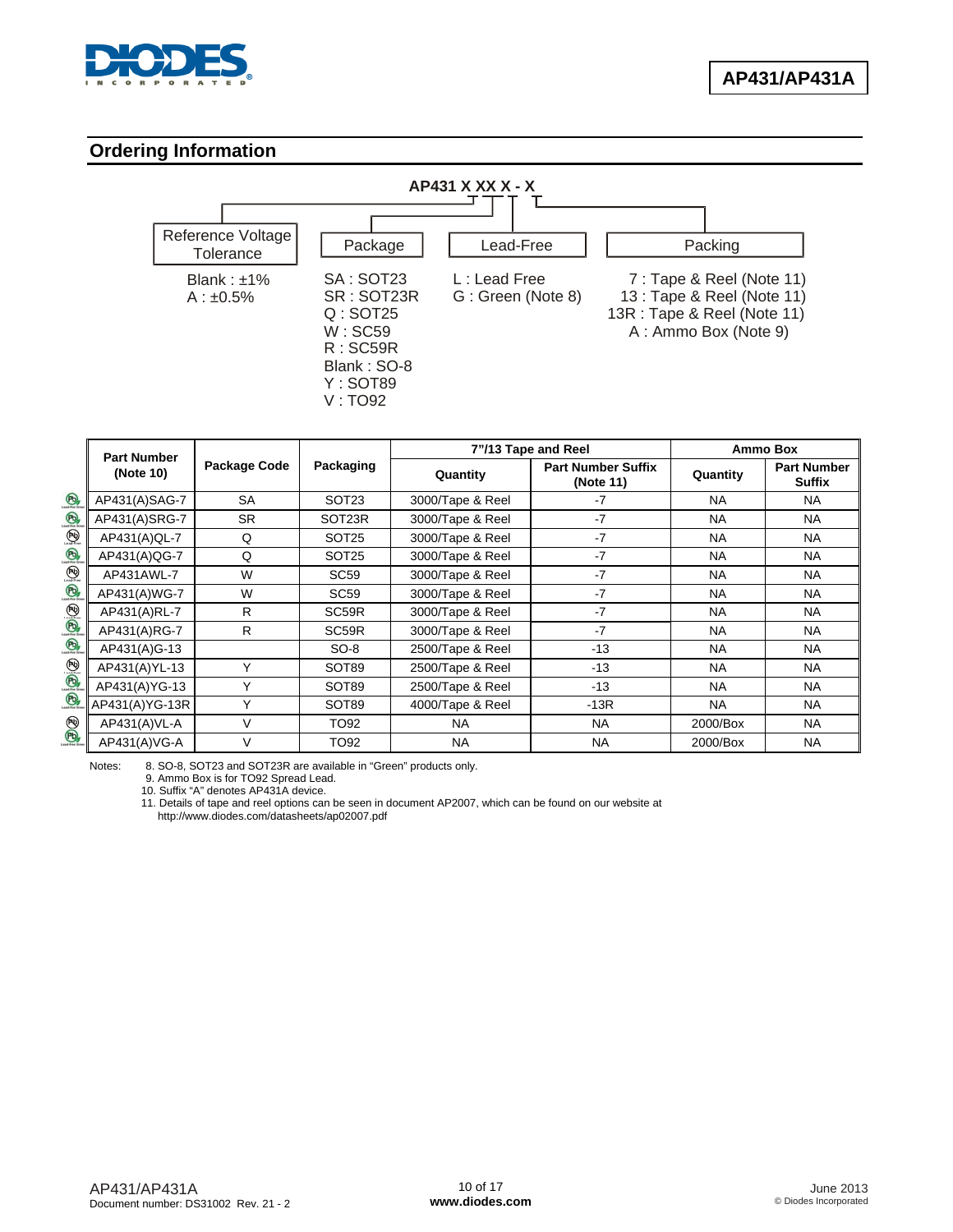

### **Marking Information**

#### **(1) SC59 and SC59R**

**( Top View )**



#### **(2) SOT23 and SOT23R**



**(3) SOT25** 



**(4) SO-8** 

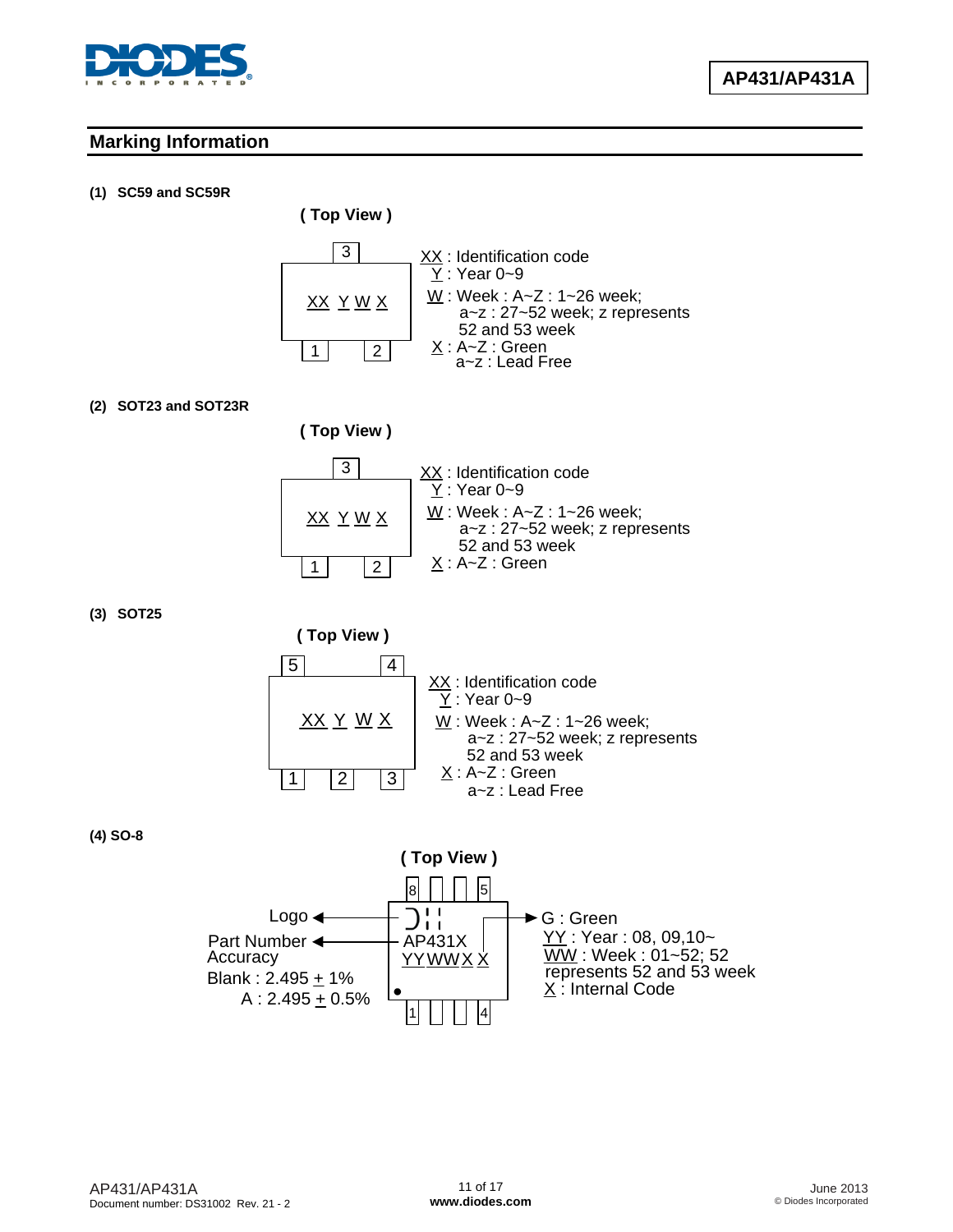

### **Marking Information (cont.)**

#### **(5) SOT89**



**(6) TO92** 



#### **Identification Code Table**

| <b>Device</b>  | Package (Note 11)  | <b>Identification Code</b> | <b>Date Code</b> |
|----------------|--------------------|----------------------------|------------------|
| AP431SA        | SOT <sub>23</sub>  | D1                         | <b>YM</b>        |
| AP431ASA       | SOT <sub>23</sub>  | D <sub>2</sub>             | YM               |
| <b>AP431SR</b> | SOT <sub>23R</sub> | D5                         | YM               |
| AP431ASR       | SOT <sub>23R</sub> | D6                         | <b>YM</b>        |
| AP431Q         | SOT <sub>25</sub>  | A2                         | YM               |
| AP431AQ        | SOT <sub>25</sub>  | A3                         | <b>YM</b>        |
| AP431W         | <b>SC59</b>        | A6                         | <b>YM</b>        |
| AP431AW        | <b>SC59</b>        | A7                         | <b>YM</b>        |
| AP431R         | <b>SC59</b>        | A8                         | YM               |
| AP431AR        | <b>SC59</b>        | A9                         | YM               |
| AP431Y         | SOT89              | A4                         | YM               |
| AP431AY        | SOT89              | A5                         | YM               |

Note: 11. For Packaging Details, go to our website at [http://www.diodes.com/datasheets/ap02007.pdf.](http://www.diodes.com/datasheets/ap02007.pdf)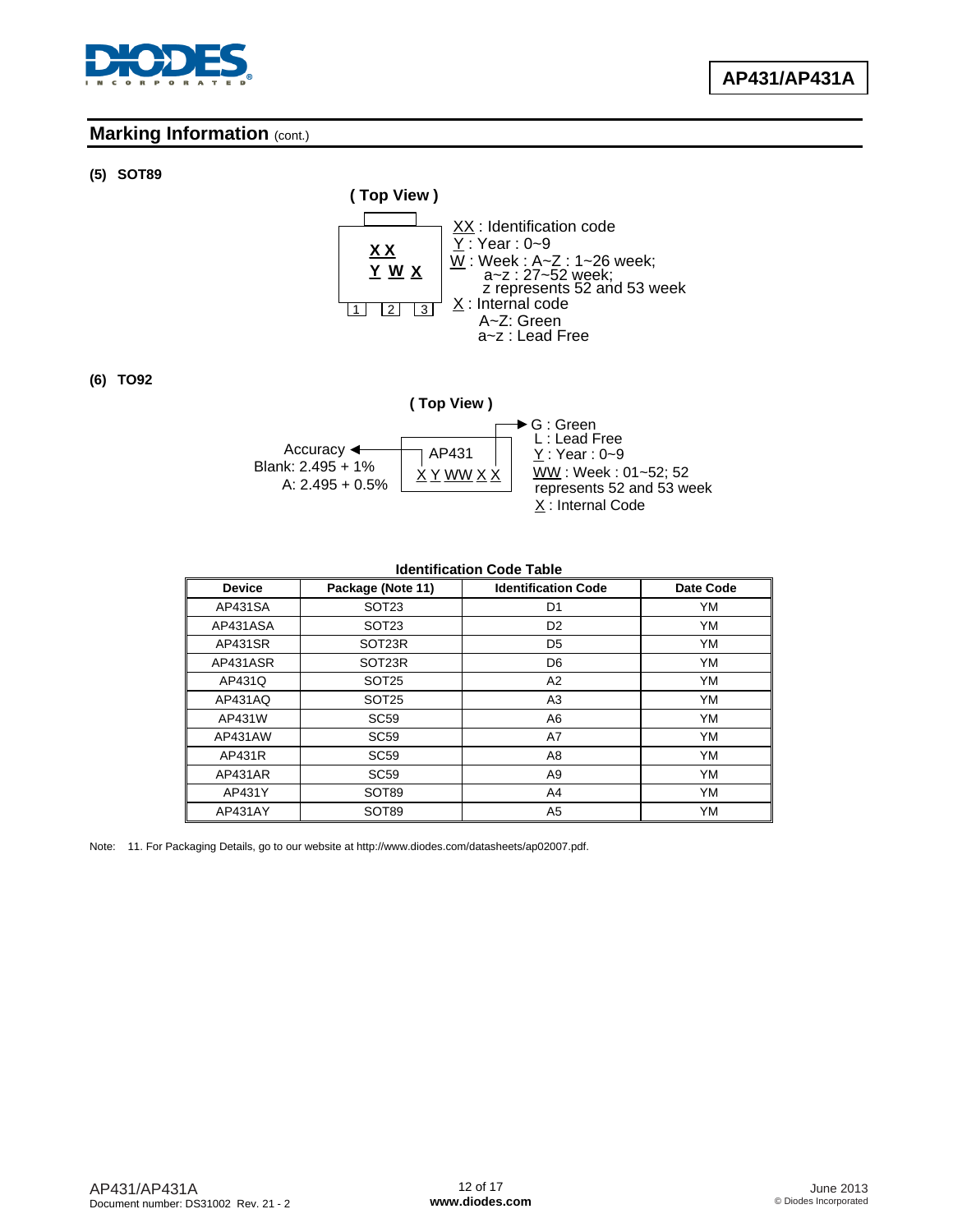

### Package Outline Dimensions (All dimensions in mm.)

Please see AP02002 at [http://www.diodes.com/datasheets/ap02002.pdf fo](http://www.diodes.com/datasheets/ap02002.pdf)r latest version.

#### **(1) SOT25**

![](_page_12_Figure_5.jpeg)

| <b>SOT25</b> |       |             |            |
|--------------|-------|-------------|------------|
| Dim          | Min   | Max         | <b>Typ</b> |
| A            | 0.35  | 0.50        | 0.38       |
| в            | 1.50  | 1.70        | 1.60       |
| С            | 2.70  | 3.00        | 2.80       |
| D            |       |             | 0.95       |
| н            | 2.90  | 3.10        | 3.00       |
| J            | 0.013 | 0.10        | 0.05       |
| ĸ            | 1.00  | 1.30        | 1.10       |
| L            | 0.35  | 0.55        | 0.40       |
| м            | 0.10  | 0.20        | 0.15       |
| N            | 0.70  | 0.80        | 0.75       |
| α            | 0°    | 8°          |            |
|              |       | nensions ir |            |

#### **(2) SO-8**

![](_page_12_Figure_8.jpeg)

| $SO-8$         |               |      |
|----------------|---------------|------|
| Dim            | Min           | Max  |
| A              |               | 1.75 |
| A1             | 0.10          | 0.20 |
| A <sub>2</sub> | 1.30          | 1.50 |
| A3             | 0.15          | 0.25 |
| b              | 0.3           | 0.5  |
| D              | 4.85          | 4.95 |
| E              | 5.90          | 6.10 |
| E <sub>1</sub> | 3.85          | 3.95 |
| e              | $1.27$ Typ    |      |
| h              |               | 0.35 |
| L              | 0.62          | 0.82 |
| θ              | ŋ۰            | 8°   |
|                | Dimensions in |      |

#### **(3) SC59 and SC59R**

![](_page_12_Figure_11.jpeg)

|     | <b>SC59</b>  |      |      |  |
|-----|--------------|------|------|--|
| Dim | Min          | Max  | Typ  |  |
| A   | 0.35         | 0.50 | 0.38 |  |
| B   | 1.50         | 1.70 | 1.60 |  |
| C   | 2.70         | 3.00 | 2.80 |  |
| D   |              |      | 0.95 |  |
| G   |              |      | 1.90 |  |
| н   | 2.90         | 3.10 | 3.00 |  |
| J   | 0.013        | 0.10 | 0.05 |  |
| ĸ   | 1.00         | 1.30 | 1.10 |  |
| L   | 0.35         | 0.55 | 0.40 |  |
| м   | 0.10         | 0.20 | 0.15 |  |
| N   | 0.70         | 0.80 | 0.75 |  |
| α   | 0°           | 8°   |      |  |
| Αll | Dimensions i |      |      |  |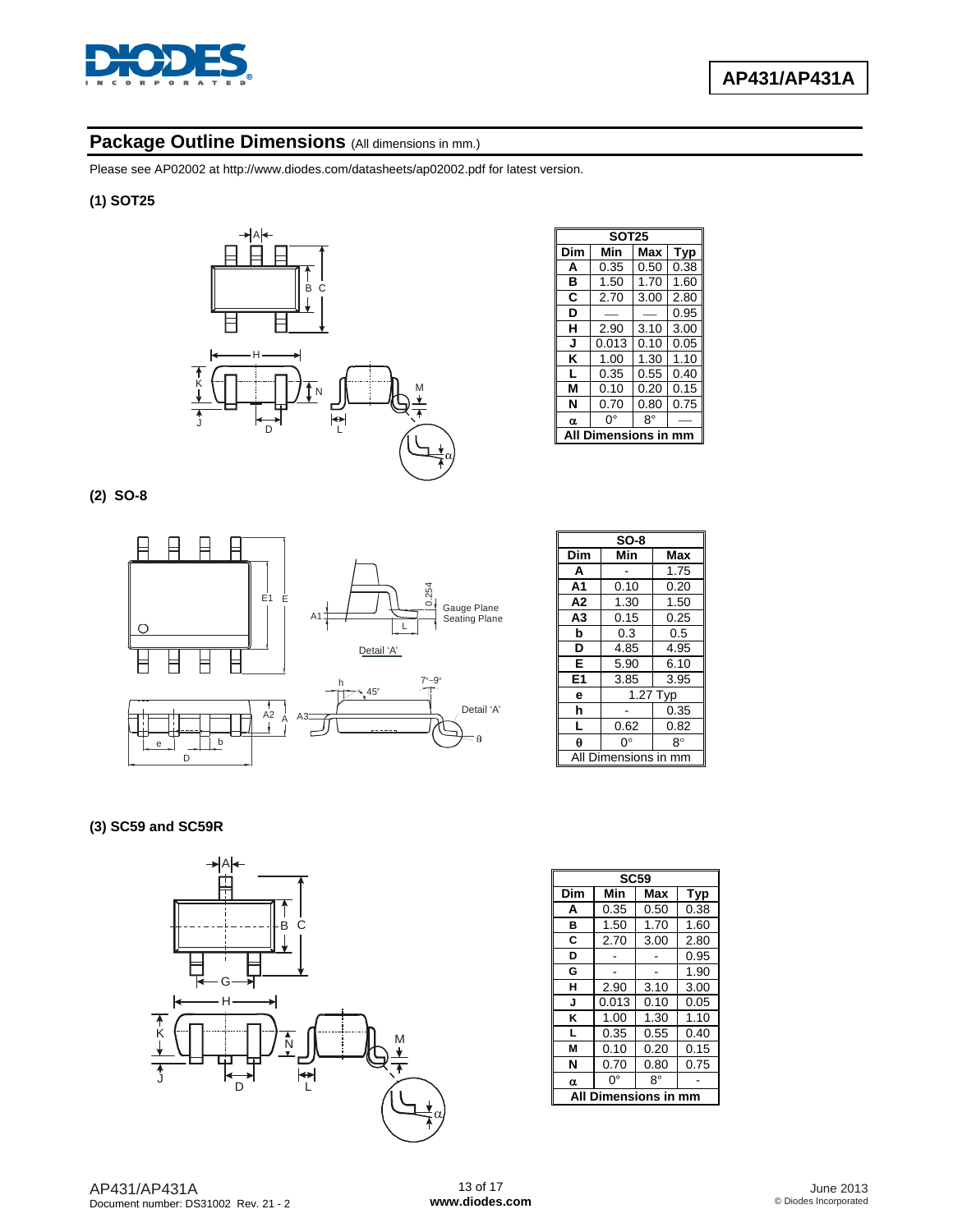![](_page_13_Picture_0.jpeg)

### Package Outline Dimensions (cont.) (All dimensions in mm.)

Please see AP02002 at [http://www.diodes.com/datasheets/ap02002.pdf fo](http://www.diodes.com/datasheets/ap02002.pdf)r latest version.

#### **(4) SOT23 and SOT23R**

![](_page_13_Figure_5.jpeg)

**(5) SOT89** 

![](_page_13_Figure_7.jpeg)

| <b>SOT23</b> |                     |      |       |
|--------------|---------------------|------|-------|
| Dim          | Min                 | Max  | Typ   |
| A            | 0.37                | 0.51 | 0.40  |
| в            | 1.20                | 1.40 | 1.30  |
| C            | 2.30                | 2.50 | 2.40  |
| D            | 0.89                | 1.03 | 0.915 |
| F            | 0.45                | 0.60 | 0.535 |
| G            | 1.78                | 2.05 | 1.83  |
| н            | 2.80                | 3.00 | 2.90  |
| J            | 0.013               | 0.10 | 0.05  |
| ĸ            | 0.903               | 1.10 | 1.00  |
| K1           |                     |      | 0.400 |
| L            | 0.45                | 0.61 | 0.55  |
| М            | 0.085               | 0.18 | 0.11  |
| α            | 0°                  | 8°   |       |
| A            | Dimensions in<br>mm |      |       |

| SOT89   |          |      |
|---------|----------|------|
| Dim     | Min      | Max  |
| A       | 1.40     | 1.60 |
| в       | 0.44     | 0.62 |
| B1      | 0.35     | 0.54 |
| C       | 0.35     | 0.44 |
| D       | 4.40     | 4.60 |
| D1      | 1.62     | 1.83 |
| E       | 2.29     | 2.60 |
| е       | 1.50 Typ |      |
| н       | 3.94     | 4.25 |
| Н1      | 2.63     | 2.93 |
| L       | 0.89     | 1.20 |
| ensions |          |      |

**(6) TO92** 

![](_page_13_Figure_11.jpeg)

N

|                | TO92         |            |      |  |
|----------------|--------------|------------|------|--|
| Dim            | Min          | <b>Max</b> | Typ  |  |
| A              | 3.45         | 3.66       |      |  |
| в              | 4.27         | 4.78       |      |  |
| b              |              |            | 0.38 |  |
| C              |              |            | 0.38 |  |
| D              |              |            | 3.87 |  |
| E              | 4.32         | 4.83       |      |  |
| e              |              |            | 1.27 |  |
| e <sub>2</sub> | 2.40         | 2.90       |      |  |
| L              | 12.98        | 15.00      |      |  |
| L1             | 12.80        | 15.00      |      |  |
| L <sub>2</sub> | 0.80         |            |      |  |
| L3             | 2.00         | 3.00       |      |  |
| N              | 1.22         | 1.37       |      |  |
|                | Dimensions i |            |      |  |

EJECTION MARK

L2 L3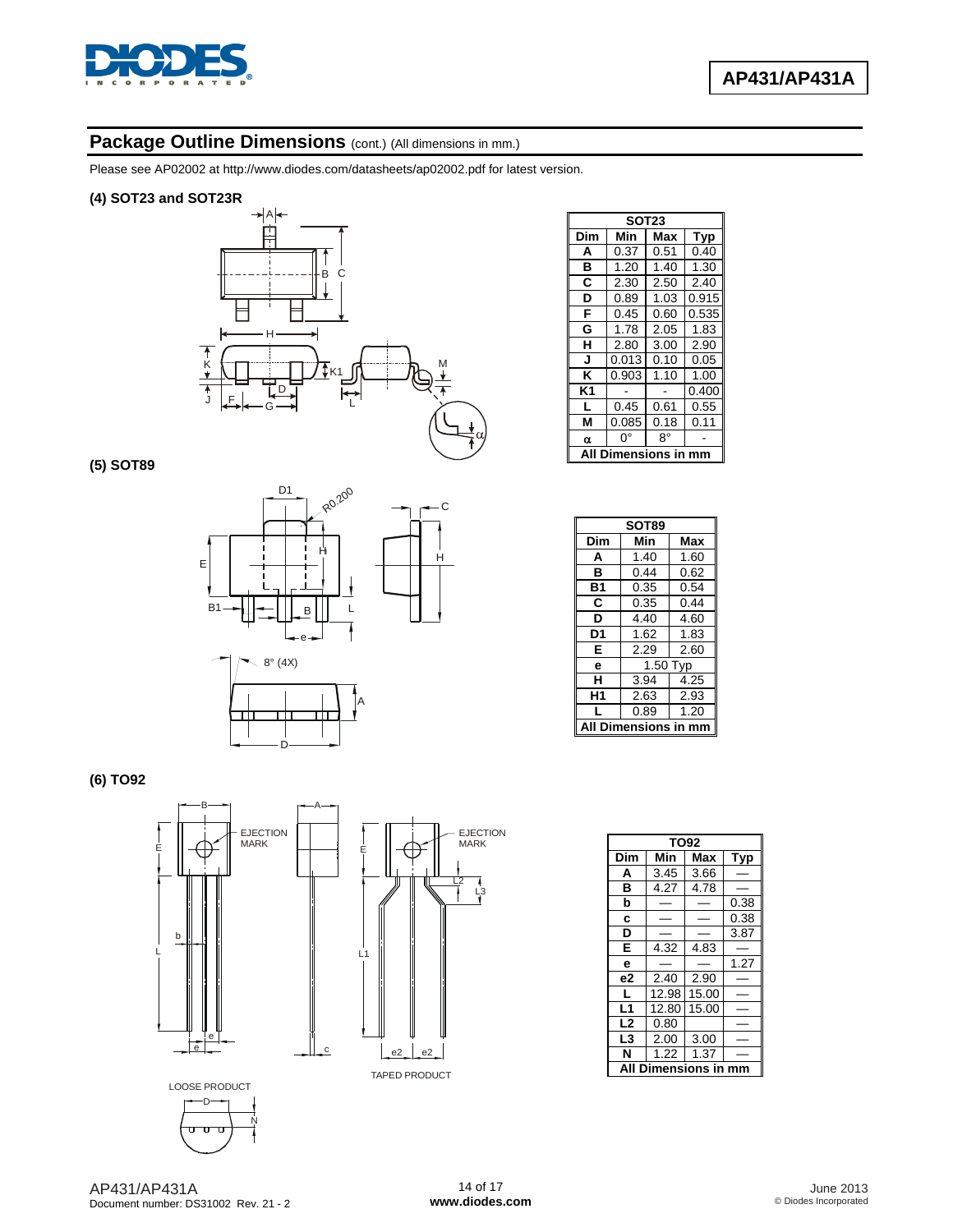![](_page_14_Picture_0.jpeg)

### **Suggested Pad Layout**

Please see AP02001 at [http://www.diodes.com/datasheets/ap02001.pdf fo](http://www.diodes.com/datasheets/ap02001.pdf)r the latest version.

#### **(1) SOT25**

![](_page_14_Figure_5.jpeg)

| <b>Dimensions</b> | Value (in mm) |
|-------------------|---------------|
| z                 | 3.20          |
| G                 | 1.60          |
| x                 | 0.55          |
|                   | 0.80          |
| C1                | 2.40          |
| r. 2              | 0.95          |

**(2) SO-8** 

![](_page_14_Figure_8.jpeg)

| <b>Dimensions</b> | Value (in mm) |
|-------------------|---------------|
|                   | 0.60          |
|                   | 1.55          |
| C1                | 5.4           |
|                   | 1 27          |

**(3) SC59 and SC59R** 

![](_page_14_Figure_11.jpeg)

| <b>Dimensions</b> | Value (in mm) |
|-------------------|---------------|
|                   | 3.4           |
|                   | 0.8           |
|                   | 1.0           |
| r                 | 2.4           |
| F                 | 1.35          |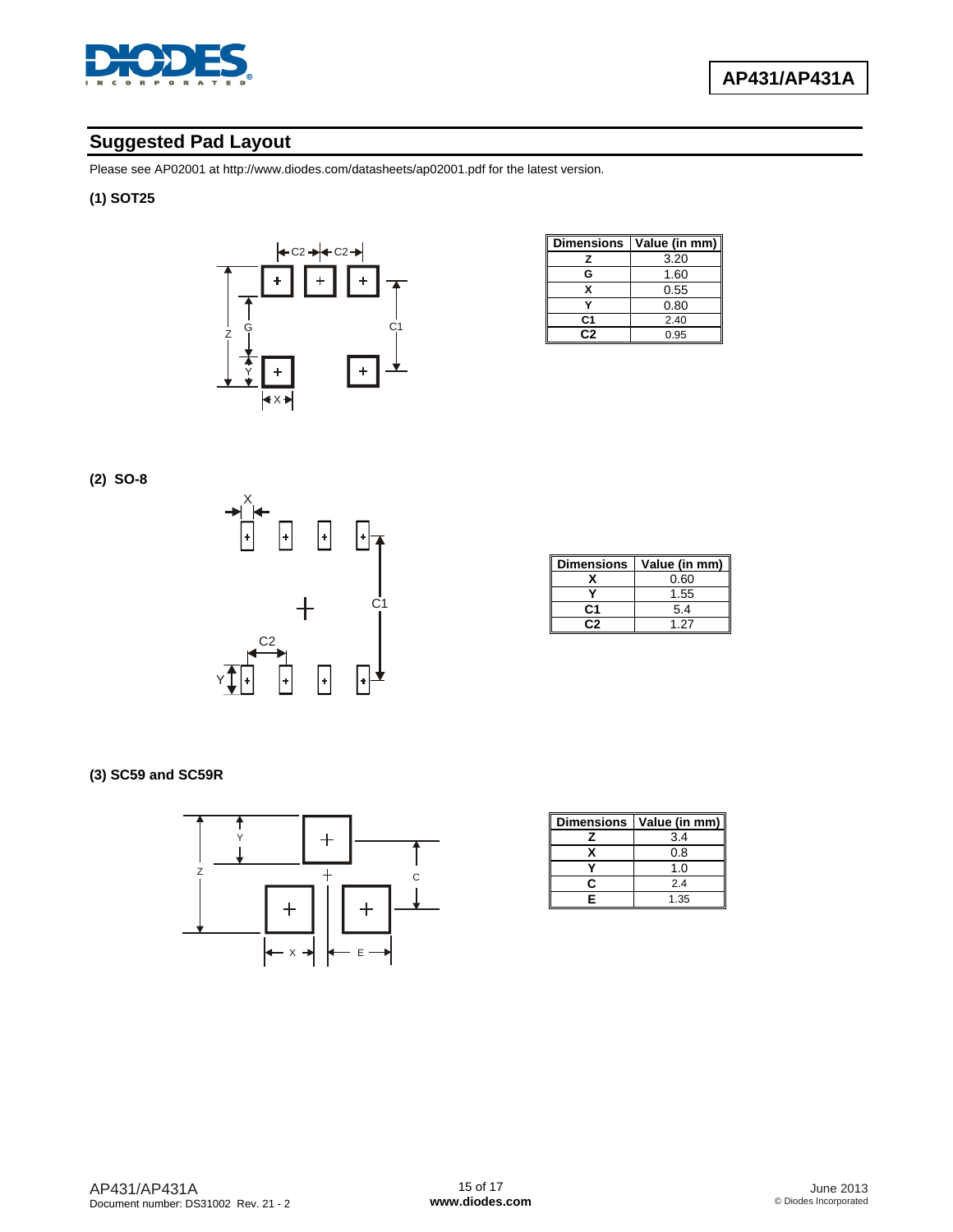![](_page_15_Picture_0.jpeg)

### **Suggested Pad Layout (cont.)**

Please see AP02001 at [http://www.diodes.com/datasheets/ap02001.pdf fo](http://www.diodes.com/datasheets/ap02001.pdf)r the latest version.

#### **(4) SOT23 and SOT23R**

![](_page_15_Figure_5.jpeg)

| Dimensions | Value (in mm) |
|------------|---------------|
|            | 2.9           |
| x          | 0.8           |
|            | 0.9           |
| r          | 2.0           |
| Е          | 1.35          |

**(5) SOT89** 

![](_page_15_Figure_8.jpeg)

| <b>Dimensions</b> | Value (in mm) |
|-------------------|---------------|
| x                 | 0.900         |
| X <sub>1</sub>    | 1.733         |
| <b>X2</b>         | 0.416         |
|                   | 1.300         |
| Υ1                | 4.600         |
| Υ2                | 1.475         |
| Y3                | 0.950         |
| Υ4                | 1.125         |
| C                 | 1.500         |